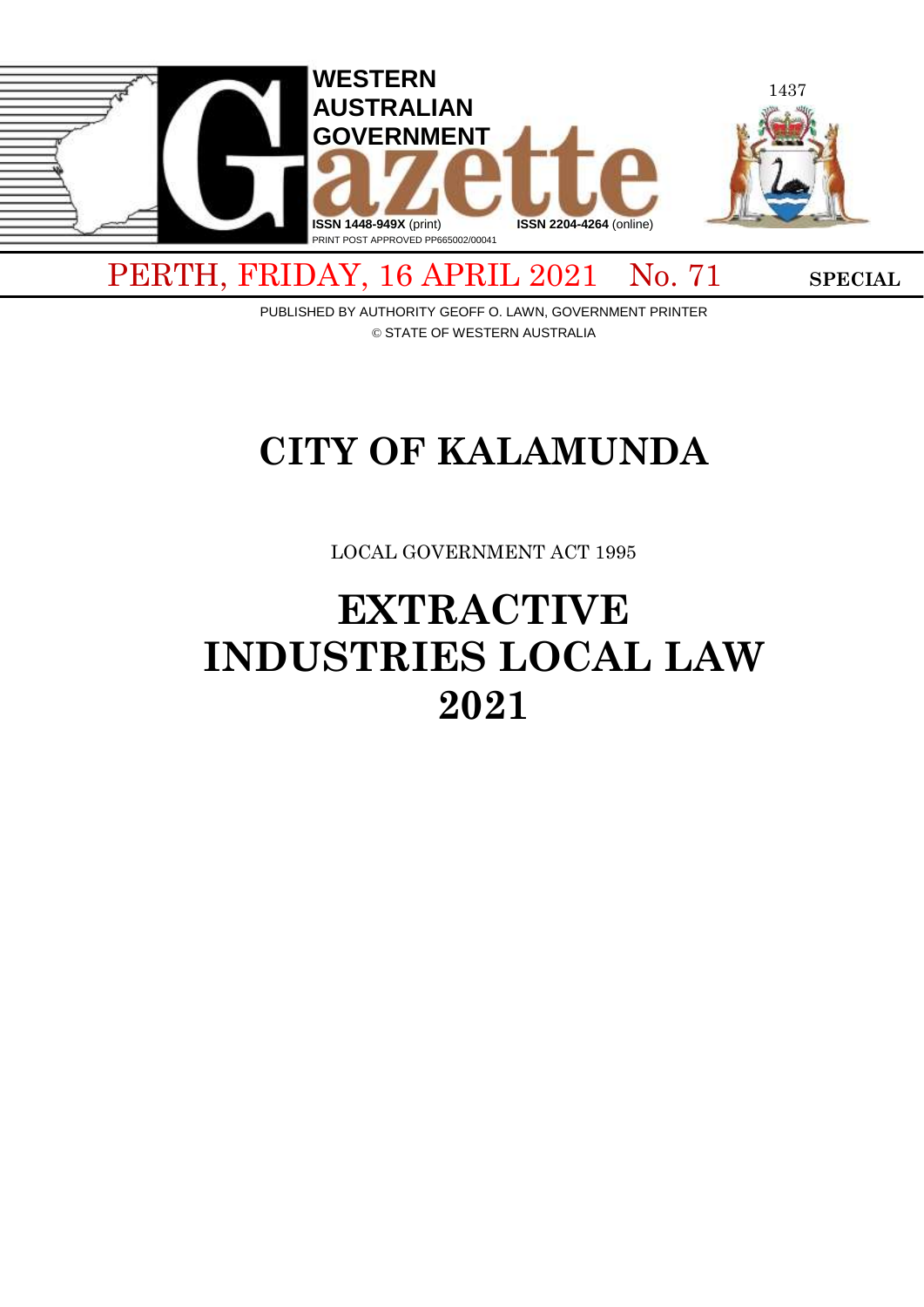## **LOCAL GOVERNMENT ACT 1995**

## CITY OF KALAMUNDA

## **EXTRACTIVE INDUSTRIES LOCAL LAW 2021**

Under the powers conferred by the *Local Government Act 1995* and by all other powers, the local government of the City of Kalamunda resolved on 15 December 2020 to make the following local law.

**PART 1—PRELIMINARY**

#### **1.1 Citation**

This local law maybe cited as the *City of Kalamunda Extractive Industries Local Law 2021*.

#### **1.2 Commencement**

This local law comes into operation 14 days after the date of its publication in the *Government Gazette*.

#### **1.3 Definitions**

In this local law, unless the context otherwise requires—

- *Act* means the *Local Government Act 1995*;
- *AS* means an Australian Standard published by Standards Australia, as amended from time to time. and available for viewing free of charge at the City of Kalamunda Administration offices;
- *carry on an extractive industry* means quarrying and excavating for stone, gravel, sand, and other material;

*CEO* means the Chief Executive Officer of the local government;

*district* means the district of the local government;

*excavation* includes quarry;

*land* unless the context otherwise requires, means the land on which the applicant proposes carrying on the extractive industry to which the licence application relates;

*licence* means a licence issued under this local law;

*licensee* means the person named in the licence as the licensee;

*local government* means the City of Kalamunda;

*occupier* has the meaning given to it in the Act;

*owner* has the meaning given to it in the Act;

*person* does not include the local government;

*planning approval* means an approval for a development and/or a land use that is issued under a local planning scheme administered by the local government;

*secured sum* means the sum required to be paid or the amount of a bond, guarantee or other security under clause 5.1;

*Schedule* means a schedule to this local law; and

*site* means the land specified by the local government in a licence.

#### **1.4 Application**

- (1) The provisions of this local law—
	- (a) subject to paragraphs (b), (c), (d) and  $(e)$ 
		- (i) apply and have force and effect throughout the whole of the district; and
		- (ii) apply to every excavation whether commenced prior to or following the coming into operation of this local law;
	- (b) do not apply to the extraction of minerals under the *Mining Act 1978*;
	- (c) do not apply to the carrying on of an extractive industry on Crown land;
	- (d) do not apply to the carrying on of an extractive industry on land by the owner or occupier of that land for use on that land; and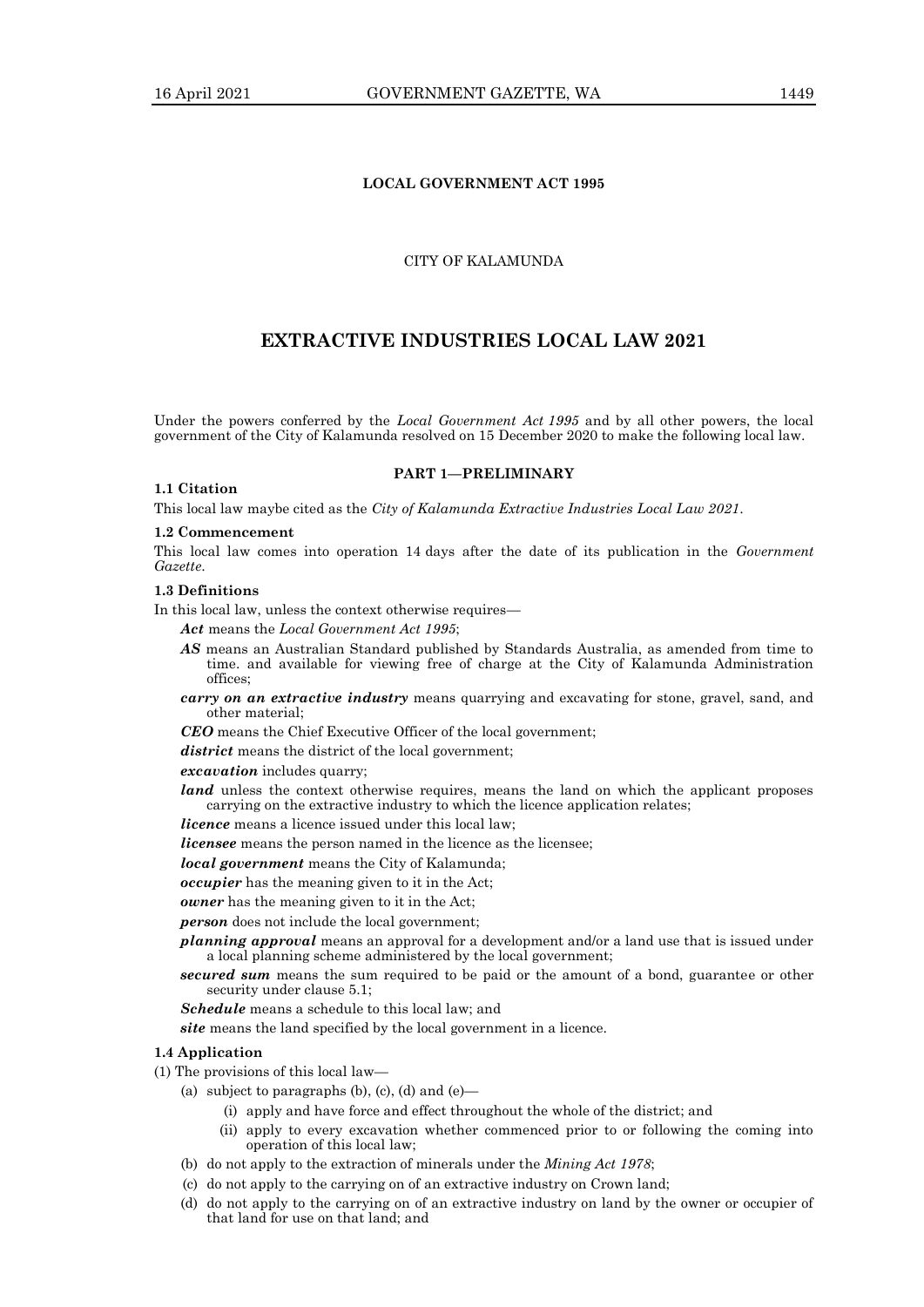(e) do not affect the validity of any licence issued under the local law repealed by clause 1.5 of this local law if that licence is currently in force at the date of gazettal of this local law.

(2) In subclause (1)(d), land includes adjoining lots or locations in the same occupation or ownership of the owner or occupier referred to in subclause  $(1)(d)$ .

#### **1.5 Transitional provisions**

(1) Within 90 days of commencement of this local law or within 90 days of the date of the annual licence fee of a previous licence becoming due and payable (under clause 3.2), the local government may in respect of the licence-

- (a) vary or delete a condition; or
- (b) impose one or more other conditions, as specified in clause 3.1(5).

(2) A condition that is varied, deleted or imposed under subclause (1) does not become effective until 90 days (or longer period that is specified by the local government) after written notice of the condition is given by the local government to the licensee.

#### **1.6 Repeal**

This local law repeals the *Shire of Kalamunda By-laws Relating to Extractive Industries* as published in the *Government Gazette* on 29 August 1963 and amended in the *Government Gazette* published on 18 April 1975, 19 November 1982 and 20 October 1988.

## **PART 2—LICENSING REQUIREMENTS FOR AN EXTRACTIVE INDUSTRY**

#### **2.1 Extractive industries prohibited without licence**

A person must not carry on an extractive industry—

- (a) unless the person is the holder of a valid and current licence; and
- (b) otherwise than in accordance with any terms and conditions set out in, or applying in respect of, the licence.

#### **2.2 Applicant to advertise proposal**

(1) Unless the local government first approves otherwise, a person seeking the issue of a licence shall, before applying to the local government for a licence—

- (a) forward by registered mail a notice in the form determined by the local government from time to time to—
	- (i) the owners and occupiers of all land adjoining the land upon which it is proposed to excavate, or within an area determined by the local government as likely to be affected by the granting of a licence, advising of the application and specifying that they may, within 21 days from the date of service of the letter, object to or make representations in writing in respect of the issue of a licence by the local government;
	- (ii) every authority or person having control or jurisdiction over any of the things referred to in clause  $2.3(1)(a)(vi)$  and (viii) within 500 metres from the boundaries of the land, or within an area determined by the local government as likely to be affected by the granting of a licence; and
- (b) as soon as practicable after complying with the requirements of paragraph (a)—
	- (i) forward a copy of the notice to the CEO; and
	- (ii) publish the notice in a newspaper circulating in the area in which the proposed excavation is located.

(2) The local government may, within 14 days after receiving a copy of a notice referred to in subclause (1), cause to be displayed, or require the proposed applicant to display, in a prominent position on the land one or more notices—

- (a) in the form determined by the local government from time to time;
- (b) the content, size and construction of which have been approved by the CEO;
- (c) specifying particulars of the proposed excavation; and
- (d) inviting objections or comments within 21 days from the placement of the notice.

#### **2.3 Application for licence**

(1) Subject to subclause (3), a person seeking the issue of a licence in respect of any land shall apply in the form determined by the local government from time to time and must forward the application duly completed and signed by each of the applicant, the owner of the land and any occupier of the land to the CEO together with—

- (a) three (3) copies of a plan of the excavation site to a scale of between 1:500 and 1:2000 showing—
	- (i) the existing and proposed land contours based on the Australian Height Datum and plotted at 1 metre contour intervals;
	- (ii) the land on which the excavation site is to be located;
	- (iii) the external surface dimensions of the land;
	- (iv) the location and depth of the existing and proposed excavation of the land;
	- (v) the location of existing and proposed thoroughfares or other means of vehicle access to and egress from the land and to public thoroughfares in the vicinity of the land;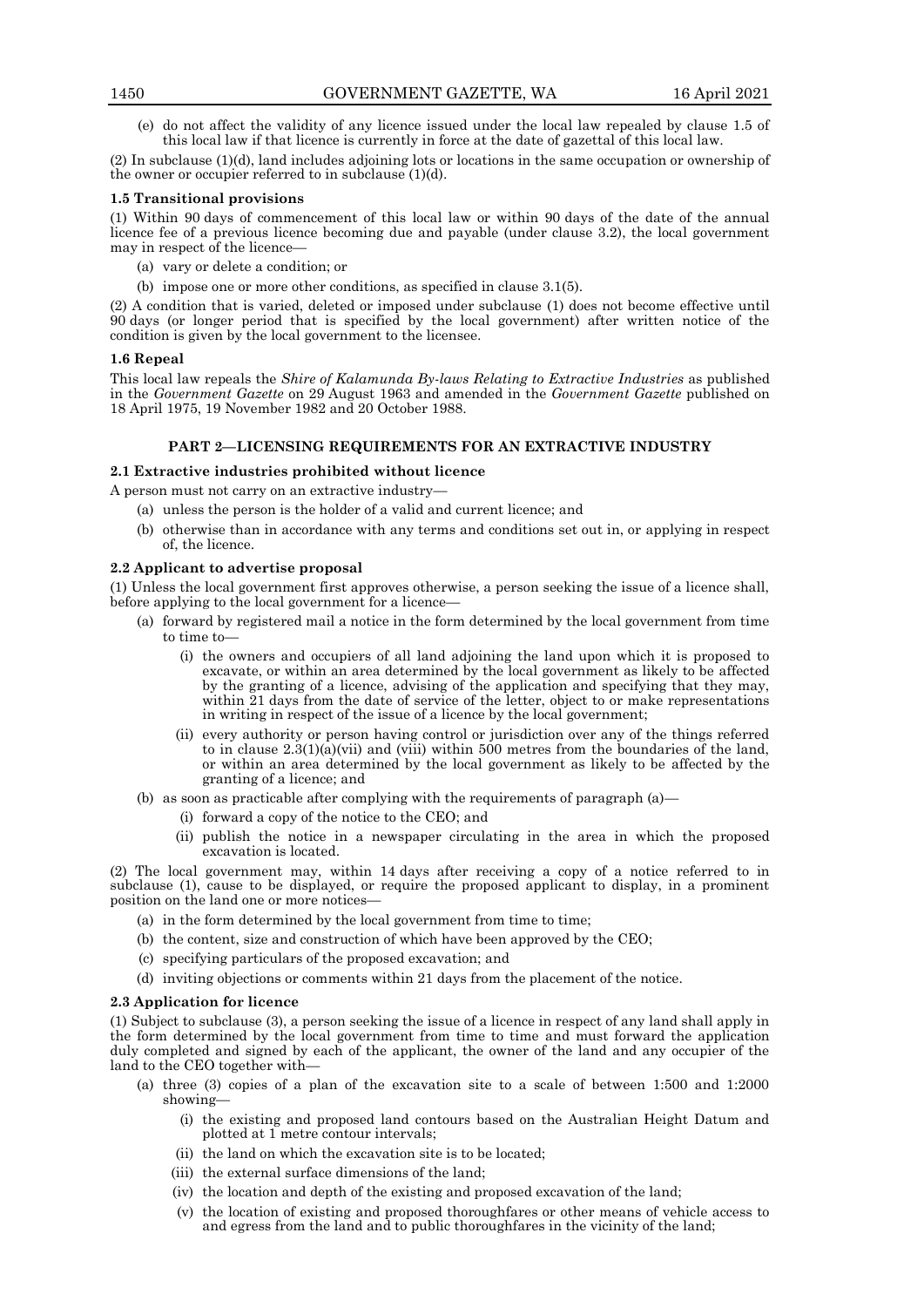- (vi) the location of buildings, treatment plant, tanks and other improvements and developments existing on, approved for or proposed in respect of the land;
- (vii) the location of existing power lines, telephone cables and any associated poles or pylons, sewers, pipelines, reserves, bridges, railway lines and registered grants of easement or other encumbrances over, on, under or adjacent to or in the vicinity of the land;
- (viii) the location of all existing dams, watercourses, drains or sumps on or adjacent to the land;
- (ix) the location and description of existing and proposed fences, gates and warning signs around the land; and
- (x) the location of the areas proposed to be used for stockpiling excavated material, treated material, overburden and soil storage on the land and elsewhere;
- (b) Three (3) copies of a works and excavation programme containing—
	- (i) the nature and estimated duration of the proposed excavation for which the licence is applied;
	- (ii) the stages and the timing of the stages in which it is proposed to carry out the excavation;
	- (iii) details of the methods to be employed in the proposed excavation and a description of any on-site processing works;
	- (iv) details of the depth and extent of the existing and proposed excavation of the site;
	- (v) an estimate of the depth of and description of the nature and quantity of the overburden to be removed;
	- (vi) a description of the methods by which existing vegetation is to be cleared and topsoil and overburden removed or stockpiled;
	- (vii) a description of the means of access to the excavation site and the types of thoroughfares to be constructed;
	- (viii) details of the proposed number and size of trucks entering and leaving the site each day and the route or routes to be taken by those vehicles;
	- (ix) a description of any proposed buildings, water supply, treatment plant, tanks and other improvements;
	- (x) details of drainage conditions applicable to the land and methods by which the excavation site is to be kept drained;
	- (xi) a description of the measures to be taken to minimise sand drift, dust nuisance, erosion, watercourse siltation and dangers to the general public;
	- (xii) a description of the measures to be taken to comply with the *Environmental Protection (Noise) Regulations 1997*;
	- (xiii) a description of the existing site environment and a report on the anticipated effect that the proposed excavation will have on the environment in the vicinity of the land;
	- (xiv) details of the nature of existing vegetation, shrubs and trees and a description of measures to be taken to minimise the destruction of existing vegetation; and
	- (xv) a description of the measures to be taken in screening the excavation site, or otherwise minimising adverse visual impacts, from nearby thoroughfares or other areas;
- (c) Three (3) copies of a rehabilitation and decommissioning programme indicating—
	- (i) the objectives of the programme, having due regard to the nature of the surrounding area and the proposed end-use of the excavation site;
	- (ii) whether restoration and reinstatement of the excavation site is to be undertaken progressively or upon completion of excavation operations;
	- (iii) how any face is to be made safe and batters sloped;
	- (iv) the method by which topsoil is to be replaced and revegetated;
	- (v) the numbers and types of trees and shrubs to be planted and other landscaping features to be developed;
	- (vi) how rehabilitated areas are to be maintained; and
	- (vii) the programme for the removal of buildings, plant, waste and final site clean-up;
- (d) evidence that a datum peg has been established on the land related to a point approved by the local government on the surface of a constructed public thoroughfare or such other land in the vicinity;
- (e) certificate from a licensed surveyor certifying the correctness of—
	- (i) the plan referred to in paragraph (a); and
	- (ii) the datum peg and related point referred to in paragraph (d);
- (f) where the applicant is required to display a notice, evidence that the requirements of clause 2.2 (2) have been carried out;
- (g) copies of all land use planning approvals required under any planning legislation;
- (h) copies of any environmental approval required under any environmental legislation;
- (i) copies of any geotechnical information relating to the excavation site;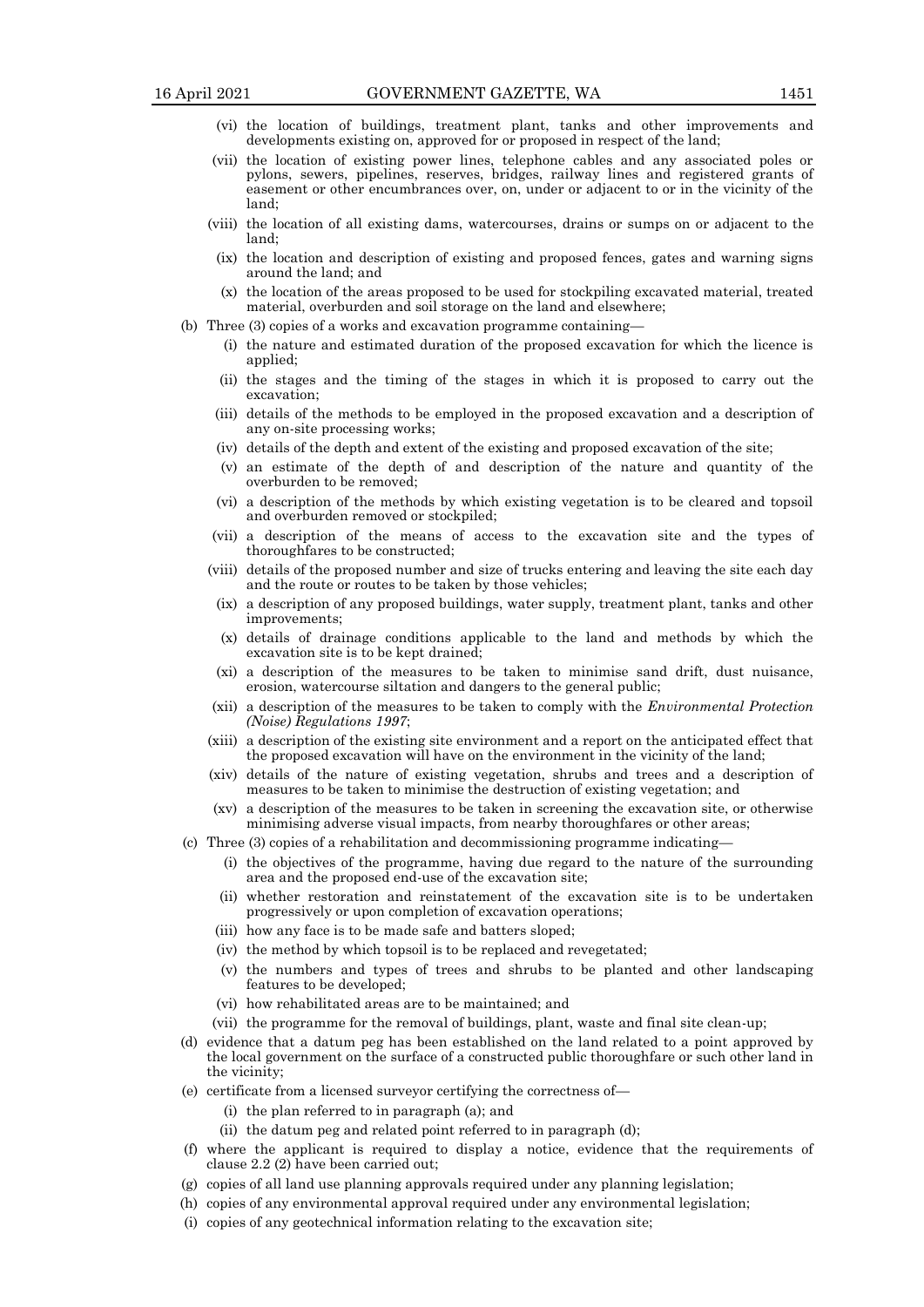- (j) the consent in writing to the application from the owner of the excavation site;
- (k) the licence application fee specified by the local government from time to time; and
- (l) any other information that the local government may reasonably require.

(2) All survey data supplied by an applicant for the purpose of subclause (1) shall comply with Australian Height Datum and Australian Map Grid standards.

(3) Where in relation to a proposed excavation—

- (a) the surface area is not to exceed 5000 square metres; and
- (b) the extracted material is not to exceed 5000 cubic metres;

the local government may exempt a person making application for a licence under subclause (1) from supplying any of the data specified in paragraphs  $(b)$ ,  $(d)$ ,  $(e)$  and  $(i)$  of subclause  $(1)$ .

## **PART 3—DETERMINATION OF APPLICATION**

#### **3.1 Determination of application**

(1) The local government may refuse to consider an application for a licence that does not comply with the requirements of clause 2.3, and in any event shall refuse an application for a licence where planning approval for an extractive industry use of the land has not first been obtained.

(2) The local government may, in respect of an application for a licence—

- (a) refuse the application; or
- (b) approve the application—
	- (i) over the whole or part of the land in respect of which the application is made; and
	- (ii) such terms and conditions, if any, as it sees fit.

(3) Where the local government approves an application for a licence, it shall—

(a) determine the licence period, not exceeding 5 years from the date of issue; and

(b) approve the issue of a licence in the form determined by the local government from time to time.

(4) Where the local government approves the issue of a licence, the CEO upon receipt by the local government of—

- (a) payment of the annual licence fee, or the relevant proportion of the annual licence fee to 30 June, determined by the local government under and in accordance with sections 6.16 to 6.19 of the *Local Government Act 1995*;
- (b) payment of the secured sum if any, imposed under clause 5.1;
- (c) the documents, if any, executed to the satisfaction of the CEO, under clause 5.1; and
- (d) a copy of the public liability insurance policy required under clause 7.1(1) shall issue the licence to the applicant.

(5) Without limiting subclause (2), the local government may impose conditions in respect of the following matters—

- (a) the orientation of the excavation to reduce visibility from other land;
- (b) the appropriate siting of access thoroughfares, buildings and plant;
- (c) the stockpiling of material;
- (d) the hours during which any excavation work may be carried out;
- (e) the hours during which any processing plant associated with, or located on, the site may be operated;
- (f) requiring all crushing and treatment plant to be enclosed within suitable buildings to minimise the emission of noise, dust, vapour and general nuisance to the satisfaction of the local government;
- (g) the depths below which a person shall not excavate;
- (h) distances from adjoining land or thoroughfares within which a person must not excavate;
- (i) the safety of persons employed at or visiting the excavation site;
- (j) the control of dust and wind-blown material;
- (k) the planting, care and maintenance of trees, shrubs and other landscaping features during the time in which the extractive industry is carried out in order to effectively screen the area to be excavated and to provide for progressive rehabilitation;
- (l) the prevention of the spread of dieback or other disease;
- (m) the drainage of the excavation site and the disposal of water;
- (n) the restoration and reinstatement of the excavation site, the staging of such works, and the minimising of the destruction of vegetation;
- (o) the provision of retaining walls to prevent subsidence of any portion of the excavation or of land abutting the excavation;
- (p) requiring the licensee to furnish to the local government a surveyor's certificate each year, prior to the renewal fee being payable, to certify the quantity of material extracted and that material has not been excavated below the final contour levels outlined within the approved excavation programme;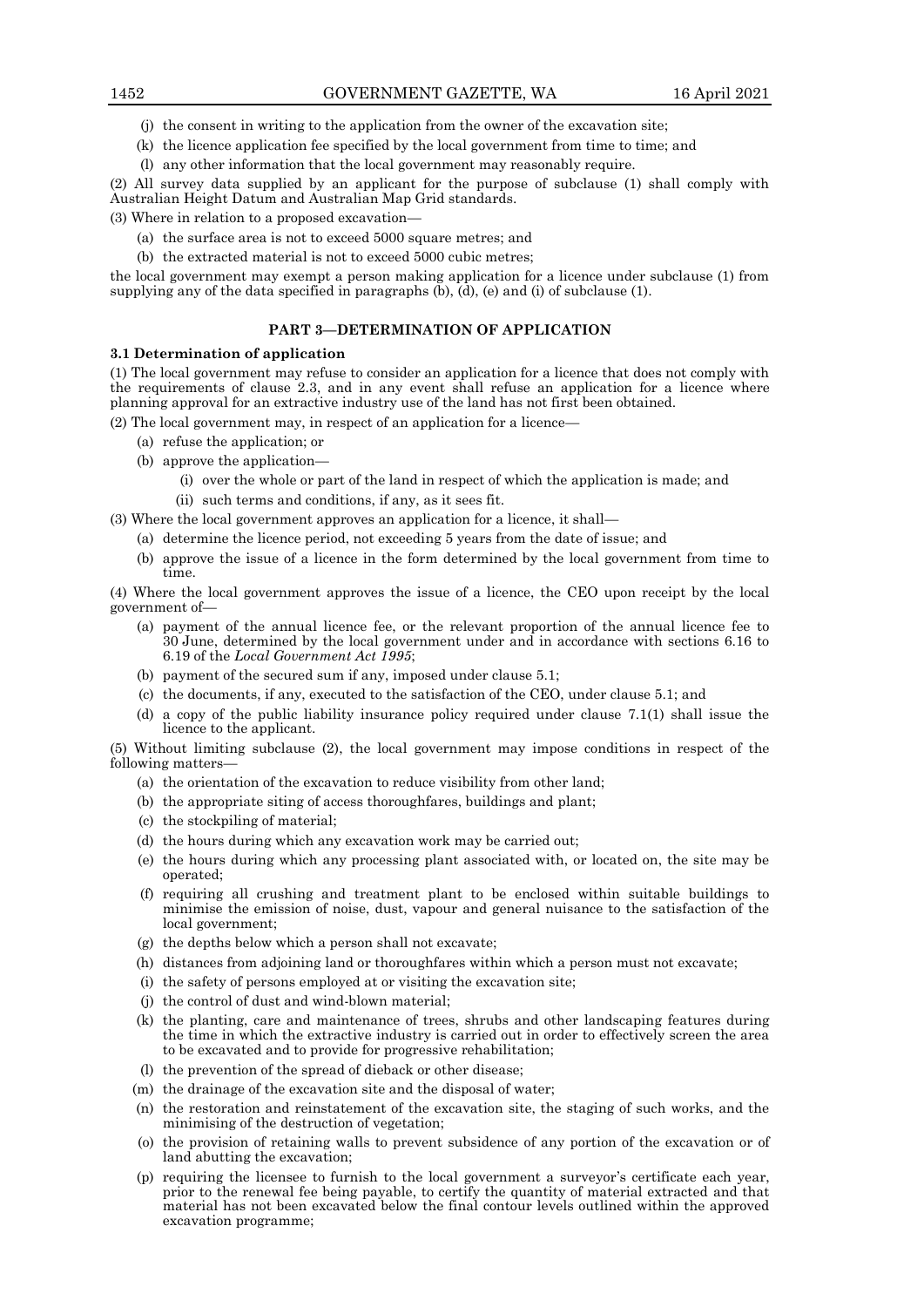- (q) requiring the licensee to enter into an agreement with the local government by which it agrees to pay any extraordinary expenses incurred by the local government in repairing damage caused to thoroughfares in the district by heavy or extraordinary traffic conducted by or on behalf of the licensee under the licence;
- (r) requiring the licensee to enter into an agreement with the local government in respect of any condition or conditions imposed under this local law; and
- (s) any other matter for properly regulating the carrying on of an extractive industry.

#### **3.2 Payment of annual licence fee**

On or before 30 June in each year, a licensee shall pay to the local government the annual licence fee determined by the local government under and in accordance with sections 6.16 to 6.19 of the Act.

#### **PART 4—TRANSFER, CANCELLATION AND RENEWAL OF LICENCE**

#### **4.1 Transfer of licence**

(1) An application for the transfer of a licence shall—

- (a) be made in writing;
- (b) be signed by the licensee and the proposed transferee of the licence;
- (c) be accompanied by the current licence;
- (d) be accompanied by the consent in writing to the transfer from the owner of the excavation site;
- (e) include any information that the local government may reasonably require; and
- (f) be forwarded to the CEO together with the fee determined by the local government from time to time.

(2) Upon receipt of any application for the transfer of a licence, the local government may—

- (a) refuse the application; or
- (b) approve the application on such terms and conditions, if any, as it sees fit.

(3) Where the local government approves an application for the transfer of a licence, the local government shall transfer the licence by an endorsement on the licence in the form determined by the local government from time to time, signed by the CEO.

(4) Where the local government approves the transfer of a licence it shall not be required to refund any part of the fees paid by the former licensee in respect of the transferred licence.

#### **4.2 Cancellation of licence**

(1) The local government may cancel a licence where the licensee has—

- (a) been convicted of an offence against—
	- (i) this local law; or
	- (ii) any other law relating to carrying on an extractive industry;
- (b) transferred or assigned or attempted to transfer or assign the licence without the consent of the local government;
- (c) permitted another person to carry on an extractive industry otherwise than in accordance with the terms and conditions of the licence and of the provisions of this local law;
- (d) failed to pay the annual licence fee under clause 3.2; or
- (e) failed to have a current public liability insurance policy under clause 7.1 (1) or failed to provide a copy of the policy or evidence of its renewal as the case may be, under clause 7.1 (2).

(2) Where the local government cancels a licence under this clause—

- (a) the local government shall advise the licensee in writing of the cancellation;
- (b) the cancellation takes effect on and from the day on which the licensee is served with the cancellation advice; and
- (c) the local government shall not be required to refund any part of the fees paid by the licensee in respect of the cancelled licence.

## **4.3 Renewal of licence**

(1) A licensee who wishes to renew a licence must apply in writing to the local government at least 45 days before the date of expiry of the licence and shall submit with the application for renewal—

- (a) the fee determined by the local government from time to time;
- (b) a copy of the current licence;
- (c) a plan showing the contours of the excavation carried out to the date of that application;
- (d) details of the works, excavation and rehabilitation stages reached and of any changes or proposed changes with respect to any of the things referred to in clauses 2.3 (1) (b) and (c); and
- (e) any other things referred to in clauses 2.3 and 3.1.
- (2) The local government may waive any of the requirements specified in clause 4.3 (1) (d) or (e).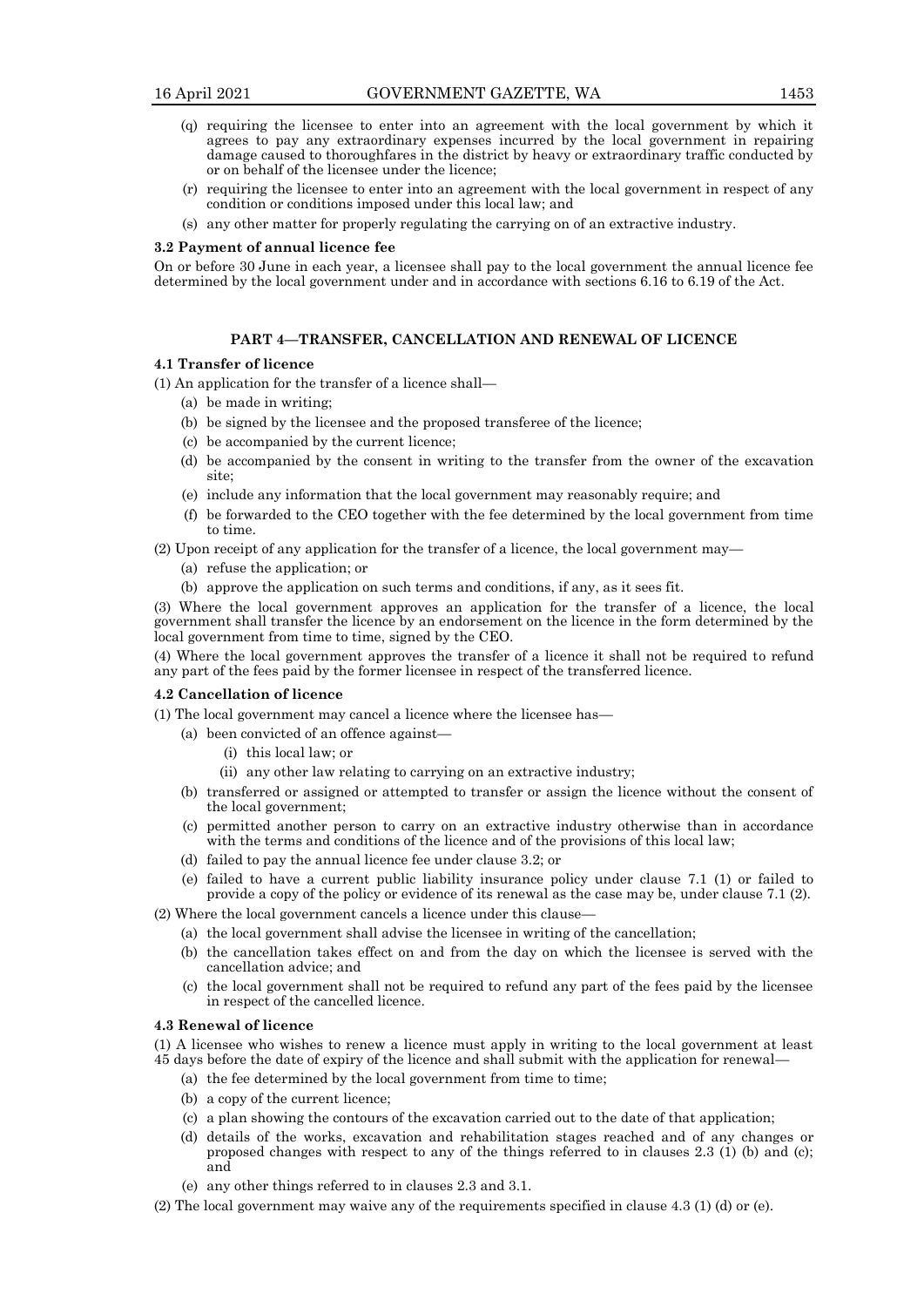(3) If—

- (a) an application to renew a licence is in relation to land in respect of which the current licence was issued less than 12 months prior to the date from which the new licence if granted would apply; and
- (b) the methods to be employed in the proposed land excavation are identical to those being employed at the date of the application,

then the applicant shall not be obliged, unless otherwise required by the local government to submit details of any of the things referred to in clauses 2.3 and 3.1.

(4) Upon receipt of an application for the renewal of a licence, the local government may—

- (a) refuse the application; or
- (b) approve the application on such terms and conditions, if any, as it sees fit.

#### **4.4 Notice of outcome**

The local government will provide written notice to an applicant whenever it makes a decision regarding the issue, renewal, transfer or cancellation of a licence.

## **PART 5—SECURED SUM AND APPLICATION THEREOF**

#### **5.1 Security for restoration and reinstatement**

(1) For the purpose of ensuring that an excavation site is properly restored or reinstated, the local government may require that—

- (a) as a condition of a licence; or
- (b) before the issue of a licence, the licensee shall give to the local government a bond, bank guarantee or other security, of a kind and in a form acceptable to the local government, in or for a sum determined by the local government from time to time.

(2) A bond required under subclause (1) is to be paid into a fund established by the local government for the purposes of this clause.

(3) Subject to clause 5.2, any interest accrued in respect of the bond paid into the fund under subclause (2) is to be returned to the licensee at the completion of the restoration and reinstatement works required by the licence conditions or otherwise under this local law.

#### **5.2 Use by the local government of secured sum**

(1) If a licensee fails to carry out or complete the restoration and reinstatement works required by the licence conditions either—

- (a) within the time specified in those conditions; or
- (b) where no such time has been specified, within 60 days of the completion of the excavation or portion of the excavation specified in the licence conditions,

then, subject to the local government giving the licensee 14 days notice of its intention to do so—

- (c) the local government may carry out or cause to be carried out the required restoration and reinstatement work or so much of that work as remains undone; and
- (d) the licensee shall pay to the local government on demand all costs incurred by the local government or which the local government may be required to pay under this clause.

(2) The local government may apply the proceeds of any bond, bank guarantee or other security provided by the licensee under clause 5.1 towards its costs under this clause.

(3) The liability of a licensee to pay the local government's costs under this clause is not limited to the amount, if any, secured under clause 5.1.

#### **PART 6—LIMITATIONS, OBLIGATIONS OF THE LICENSEE AND PROHIBITIONS**

#### **6.1 Limits on excavations near boundary**

Subject to any licence conditions imposed by the local government, a person shall not, without the written approval of the local government, excavate within—

- (a) 20 metres of the boundary of any land on which the excavation site is located;
- (b) 20 metres of any land affected by a registered grant of easement;
- (c) 40 metres of any thoroughfare; or
- (d) 40 metres of any watercourse.

## **6.2 Obligations of the licensee**

A licensee shall—

- (a) where the local government so requires, securely fence the excavation to a standard determined by the local government and keep the gateways locked when not actually in use in order to prevent unauthorised entry;
- (b) erect and maintain warning signs along each of the boundaries of the area excavated under the licence so that each sign—
	- (i) is not more than 200 metres apart;
	- (ii) is not less than 1.8 metres high and not less than 1 metre wide; and
	- (iii) bears the words 'DANGER EXCAVATIONS KEEP OUT';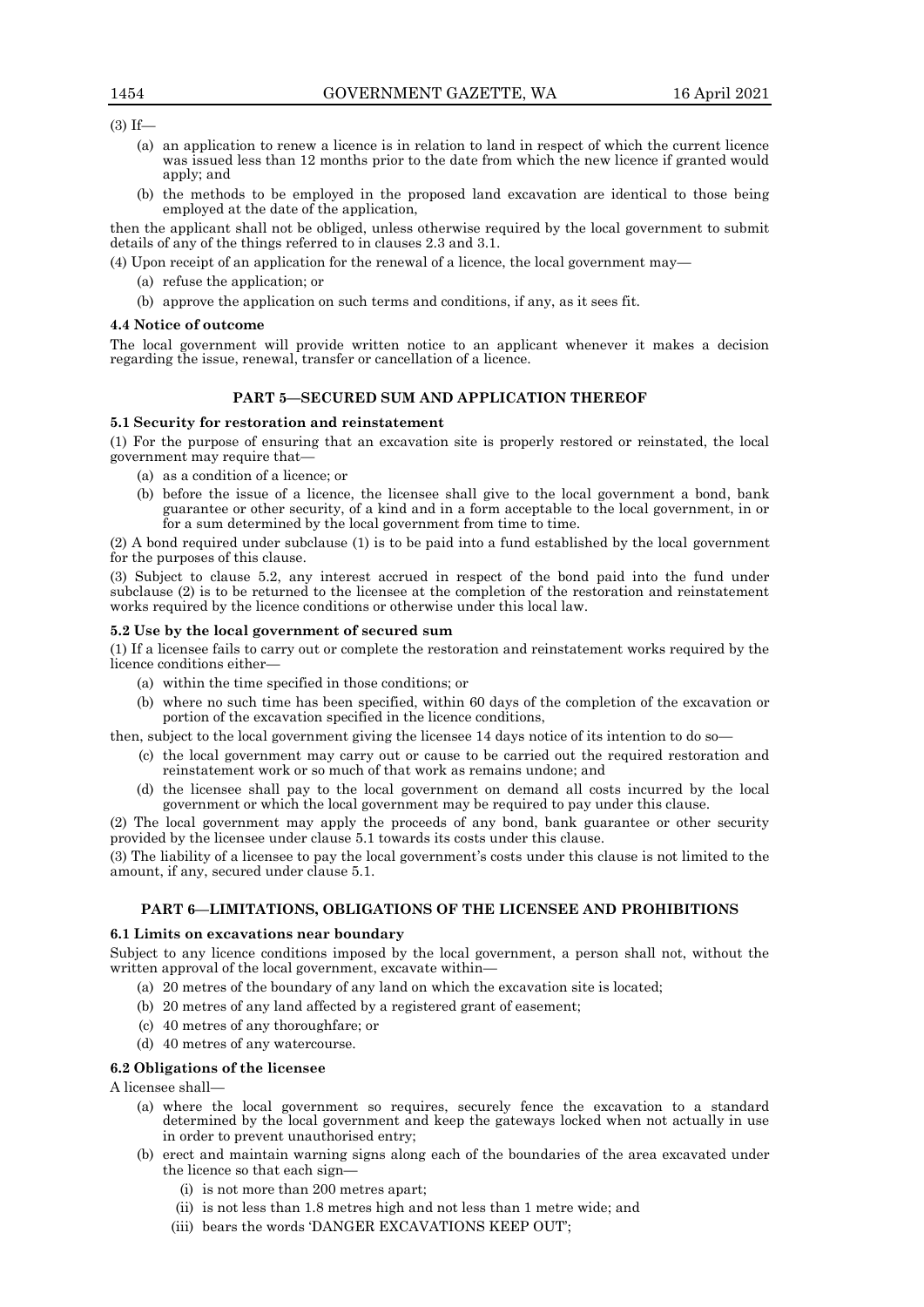- (c) except where the local government approves otherwise, drain and keep drained to the local government's satisfaction any excavation to which the licence applies so as to prevent the accumulation of water;
- (d) restore and reinstate the excavation site in accordance with the terms and conditions of the licence, the site plans and the works and excavation programme approved by the local government;
- (e) take all reasonable steps to prevent the emission of dust, noise, vibration and other forms of nuisance from the excavation site; and
- (f) otherwise comply with the conditions imposed by the local government in accordance with clause 3.1.

#### **6.3 Prohibitions**

A licensee shall not—

- (a) remove any trees or shrubs within 40 metres (or such lesser distance as may be allowed, in writing, by the local government) of the boundary of any thoroughfare on land in respect of which a licence has been granted, except for the purpose of constructing access thoroughfares, erecting buildings or installing plant for use in connection with the excavation and then only with the express approval of the local government and subject to any conditions which the local government may impose in accordance with clause 3.1;
- (b) store, or permit to be stored, any explosives or explosive devices on the site to which the licence applies other than with the approval of the local government and the Department of Mines, Industry Regulation and Safety; or
- (c) fill or excavate, other than in accordance with the terms and conditions of the licence, the site plans and the works and excavation programme approved by the local government.

#### **6.4 Blasting**

(1) A person shall not carry out or permit to be carried out any blasting in the course of excavating unless—

- (a) the local government has otherwise given approval in respect of blasting generally or in the case of each blast;
- (b) subject to subclause (2), the blasting takes place only between the hours of 8.00am and 5.00pm, or as determined by the local government, on Mondays to Fridays inclusive;
- (c) the blasting is carried out in strict accordance with the AS2187 SAA Explosives Code as amended from time to time, the *Mines Safety and Inspection Act 1994*, the *Environmental Protection Act 1986*, and all relevant local laws of the local government; and
- (d) in compliance with any other conditions imposed by the local government concerning—
	- (i) the time and duration of blasting;
	- (ii) the purposes for which the blasting may be used; and
	- (iii) such other matters as the local government may reasonably require in the interests of the safety and protection of members of the public and of property within the district.

(2) A person shall not carry out or permit to be carried out any blasting on a Saturday, Sunday or public holiday except with the prior approval of the local government.

#### **PART 7—MISCELLANEOUS PROVISIONS**

### **7.1 Public liability**

(1) A licensee shall have at all times a current public liability insurance policy taken out in the joint names of the licensee and the local government indemnifying the licensee and the local government for a sum of not less than \$20,000,000 in respect of any one claim relating to any of the excavation operations.

(2) The licensee shall provide to the local government a copy of the policy taken out under subclause (1), within 14 days after the issue of that policy and shall provide to the local government evidence of renewal within 14 days of each renewal date.

## **7.2 Mines Safety and Inspection** Act **and Environmental Protection Act**

(1) In any case where the *Mines Safety and Inspection Act 1994* or the *Environmental Protection Act 1986* applies to any excavation carried on or proposed to be carried on at a site, the licensee in respect of that site shall provide to the local government within 14 days full particulars of any inspection or report made under that Act or those Acts.

(2) In this clause, the *Mines Safety and Inspection Act 1994* and the *Environmental Protection Act 1986* include all subsidiary legislation made under those Acts.

## **7.3 Notice of cessation of operations**

- (1) Where a licensee intends to cease carrying on an extractive industry—
	- (a) temporarily for a period in excess of 12 months; or
	- (b) permanently,

the licensee shall, as well as complying with clause 7.4, give the local government written notice of the cessation not later than 1 week after those operations have ceased.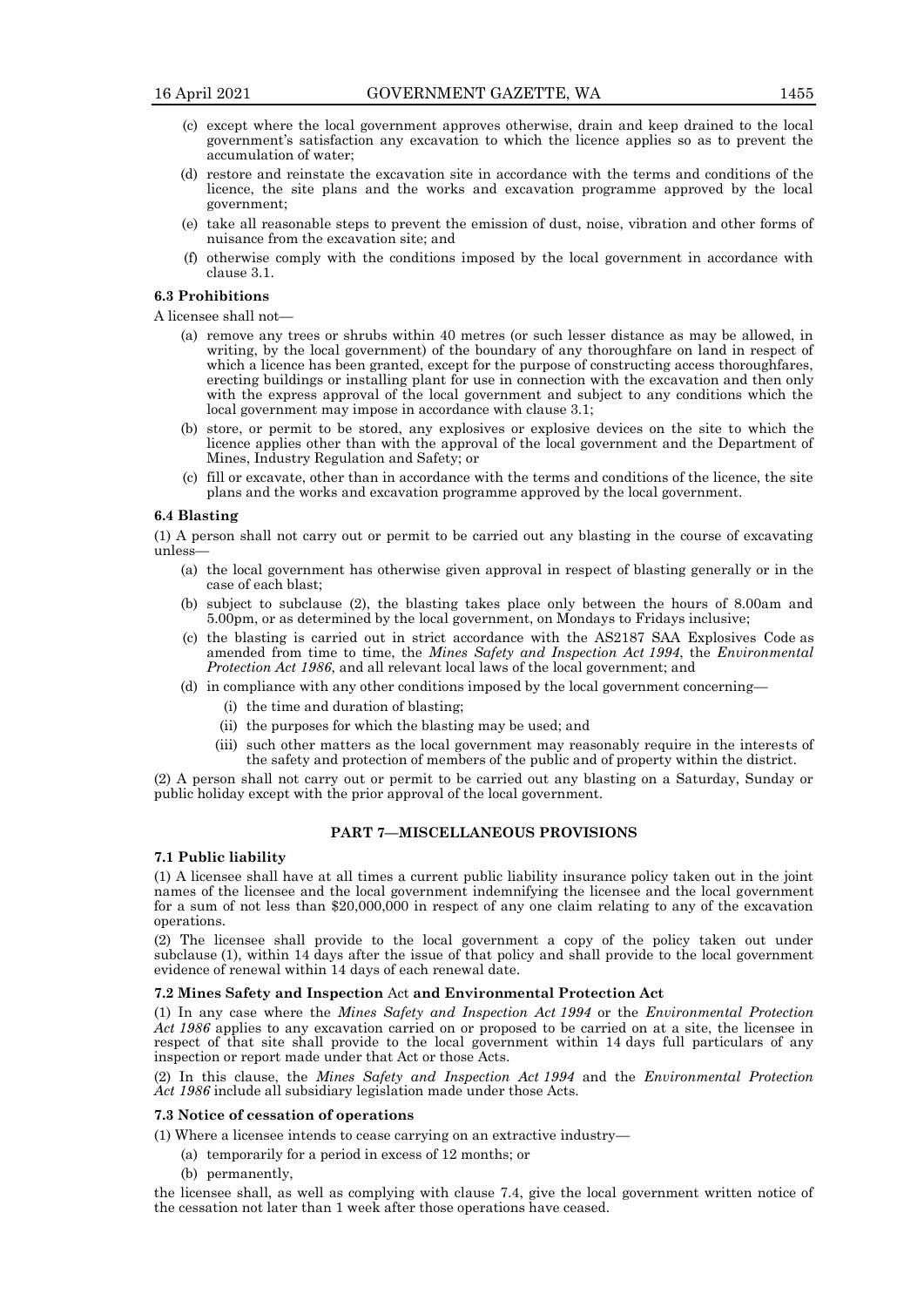(2) Where a licensee has given written notice to the local government of the intention to permanently cease carrying on an extractive industry on the site to which the licence applies the licence is deemed to have expired on the date such cessation is so notified.

(3) The temporary or permanent cessation of the carrying on of an extractive industry on a site or the deemed expiration or cancellation of a licence does not entitle the licensee to any refund of any licence fee.

## **7.4 Works to be carried out on cessation of operations**

Where the carrying on of an extractive industry on the site permanently ceases or on the expiration or cancellation of the licence applicable to the site, whichever first occurs, the licensee shall, as well as complying with the provisions of clause 7.3—

- (a) restore and reinstate the excavated site in accordance with the proposals approved by the local government or in such other manner as the local government may subsequently agree in writing with the licensee;
- (b) ensure that any face permitted to remain upon the excavation site is left safe with all loose materials removed and where the excavation site is—
	- (i) sand, the sides are sloped to a batter of not more than 1:3 (vertical:horizontal); and
	- (ii) limestone or material other than sand, the sides are sloped to a batter which, in the opinion of the local government, would enable the site to be left in a stable condition;
- (c) ensure that the agreed floor level of the excavation is graded to an even surface or is otherwise in accordance with the rehabilitation and decommissioning programme approved by the local government;
- (d) ensure that all stockpiles or dumps of stone, sand or other materials are left so that no portion of that material can escape onto land not owned or occupied by the licensee nor into any stream, watercourse or drain that is not wholly situated within the land owned or occupied by the licensee;
- (e) erect retaining walls where necessary to prevent subsidence of land in the vicinity of any excavation;
- (f) remove from the site all buildings, plant and equipment erected, installed or used for or in relation to the carrying on of an extractive industry on the site and fill all holes remaining after such removal to the level of the surrounding ground and compact such filled holes sufficiently to prevent settling; and
- (g) break up, scarify, cover with topsoil and plant with grass, trees and shrubs all parts of the site where buildings, plant and equipment were erected or installed and all areas which were used for stockpiling unless otherwise specified under this local law.

## **PART 8—OBJECTIONS AND REVIEW**

#### **8.1 Objection and review rights**

(1) The provisions of Division 1 of Part 9 of the Act and regulation 33 of the *Local Government (Functions and General) Regulations 1996* shall apply when the local government makes a decision as to whether it will—

- (a) grant a person a licence under this local law; or
- (b) renew, vary, transfer, or cancel a licence that a person has under this local law.

(2) The provisions of this clause are subject to section 3.25 and item 12 of Division 1 of Schedule 3.1 of the *Local Government Act 1995* and any power of entry exercised by the local government under this local law is subject to Part 3, Division 3 of the *Local Government Act 1995.*

## **9.1 Offences**

## **PART 9—OFFENCES, PENALTIES AND FORMS**

A person who fails to do anything required or directed to be done under this local law, or who does anything which under this local law that person is prohibited from doing, commits an offence.

#### **9.2 General penalty**

A person who commits an offence under this local law is liable, on conviction, to a penalty not exceeding \$5,000 and if the offence is of a continuing nature to an additional penalty no exceeding \$500 for each day or part of the day during which the offence has occurred.

## **9.3 Modified penalty**

(1) An offence against a clause specified in Schedule 1 is a prescribed offence for the purposes of section 9.16 (1) of the Act.

(2) The amount of the modified penalty for a prescribed offence is that specified adjacent to the clause in Schedule 1.

#### **9.4 Forms**

For the purposes of this local law—

- (a) the form of the infringement notice given under section 9.16 of the Act is that of Form 2 in Schedule 1 of the *Local Government (Functions and General) Regulations 1996*; and
- (b) the form of the notice sent under section 9.20 of the Act withdrawing an infringement notice is that of Form 3 in Schedule 1 of the *Local Government (Functions and General) Regulations 1996*.